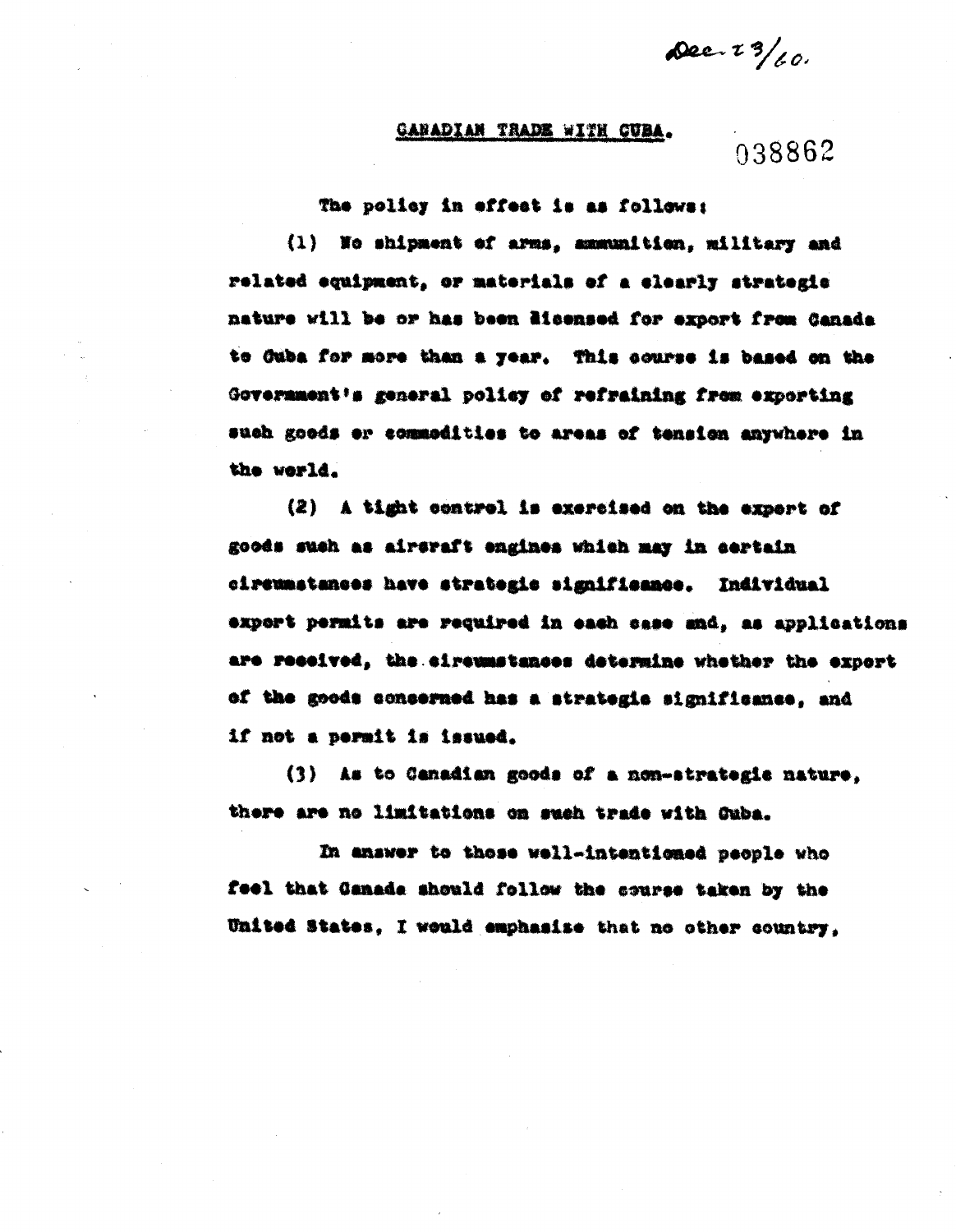038863

including each and all of the NATO allies of the United States, such as the United Kingdom, France, West Germany. Belgium, Norway and other member nations, has taken any astion to impose a similar trade embarge to that of the United States.

For Canada to restrict exports of non-strategie Canadian goods to Cuba in conformity with the United States embarge would be to impess a stricter sontrol on trade with Cuba than we have with the countries of the Sino-Soviet blos.

Indeed, Ouba has been a traditional market for sertain Canadian food products -- notably fish and potatoes -and the United States itself is continuing to ship food and drug products to Cuba.

Embargees and trade controls are powerful and sometimes double-edged weapons. If we use them towards Cuba we may be under pressure to use them eksewhere and unnecessary damage will be done to Ganadian trade, present or prospective. As a country which lives by international trade, Canada cannot lightly resort to the weapons of a trade war.

 $-2-$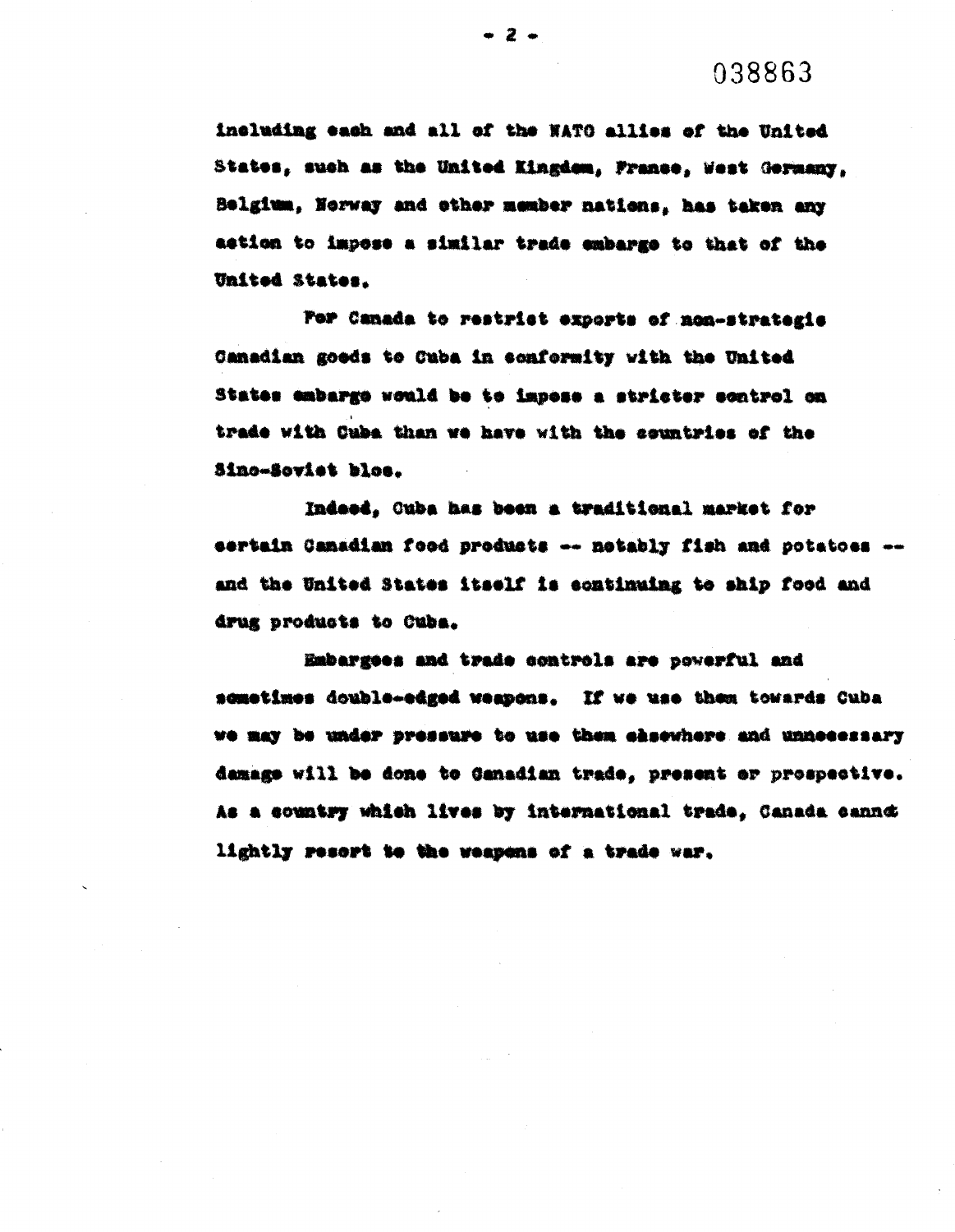## 038864

As to goods of United States origin, there is no basis for the fears which have been voiced that such goods, which can be exported to Canada without control, can be trans-shipped from Canada to Guba, thus evading the provisions of the United States embarge. Under existing regulations, no commodity of United States origin may be re-experted from Canada to Cuba without an individual expert permit, and no permit will be issued for the re-expert of United States origin goods to Cuba. In short, any possibility of back-door evasion has been blocked.

Apart from these purely commercial and economic considerations there are, of course, important political and international factors to be taken into account. The Canadian Government is by no means complacent about the aituation in the Caribbean, and the operation of military and strategic material controls is clear evidence that the Canadian Government considers it to be a sensitive area.

We do not minimise American consern, but it is the Government's view that to maintain mutually beneficial economic relations with Guba may help and contribute to the restoration of traditional relationships between Guba and the Western world.

 $-3 -$